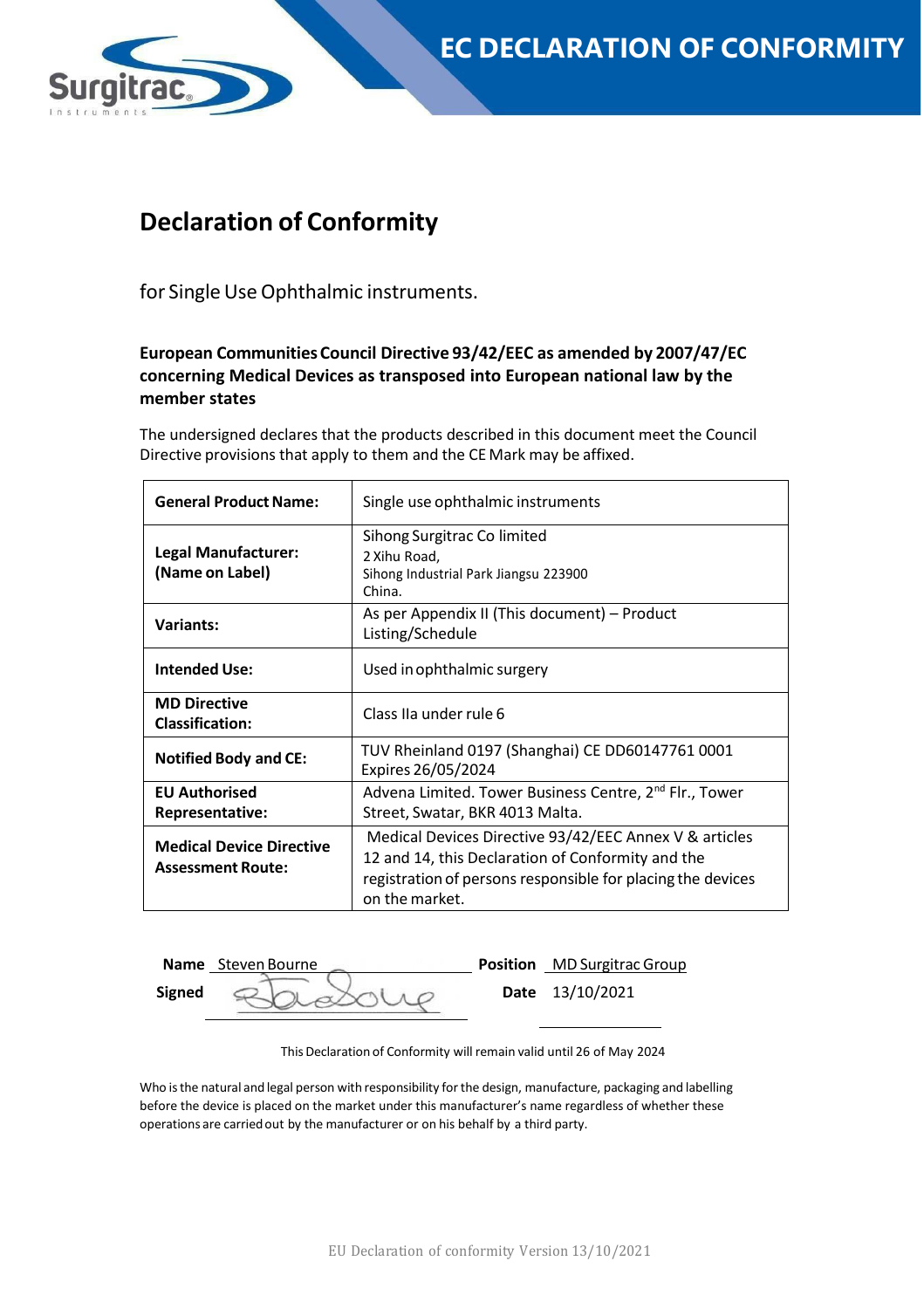

#### **Appendix I – Applicable Standards**

This present declaration is also in conformity with the following European standards and Common Specifications:

| <b>Standard/Document Name</b> | <b>Description</b>                                                                                           |  |
|-------------------------------|--------------------------------------------------------------------------------------------------------------|--|
| 93/42/EEC                     | Council Directive concerning medical devices as amended by<br>Directive 2007/47/EC                           |  |
| EN 1041:2008                  | Information supplied by the manufacturer of medical devices                                                  |  |
| EN ISO 13485:2016             | Medical Devices - Quality Management Systems - Requirements for<br><b>Regulatory Purposes</b>                |  |
| EN ISO 14971:2012             | Medical Devices - Application of Risk Management to Medical<br><b>Devices</b>                                |  |
| EN ISO 15223-1:2016           | Medical devices - Symbols to be used with medical device labels,<br>labelling and information to be supplied |  |

#### **Appendix II – Product Listing/Schedule**

#### **List 1 - Sterile instruments**

| Part/Catalogue<br><b>Number</b> | <b>Description/Name</b>                               | <b>GMDN Code</b> |
|---------------------------------|-------------------------------------------------------|------------------|
| $(N)$ = non-sterile             |                                                       |                  |
| <b>CR01</b>                     | <b>Curette small</b>                                  | 64301            |
| <b>CR02</b>                     | Curette medium                                        | 64301            |
| CR <sub>03</sub>                | Curette large                                         | 64301            |
| CR <sub>05</sub>                | Curette double ended M&L                              | 64301            |
| <b>CS01</b>                     | Chalazion clamp small                                 | 62673            |
| CS <sub>02</sub>                | Chalazion clamp large                                 | 62673            |
| <b>CS03</b>                     | Chalazion clamp medium                                | 62673            |
| <b>PD01</b>                     | <b>Punctal dilator sharp</b>                          | 44359            |
| <b>PD02</b>                     | Punctal dilator blunt                                 | 44359            |
| PD <sub>03</sub>                | Punctal dilator double ended                          | 44359            |
| PD <sub>04</sub>                | Punctal dilator                                       | 44359            |
| PD <sub>05</sub>                | Bowmans probe 00-0                                    | 44359            |
| <b>PD06</b>                     | Bowmans probe 00-000                                  | 44359            |
| PD <sub>07</sub>                | Punctal dilator and lacrimal probe double ended.      | 44359            |
| PD <sub>08</sub>                | Lacrimal probe                                        | 44359            |
| <b>SA11</b>                     | Westcott conjunctival scissors                        | 63487            |
| <b>SA12</b>                     | Moorfields forceps                                    | 62489            |
| <b>SA13</b>                     | <b>Stallard scissors</b>                              | 63486            |
| <b>SA14</b>                     | Westcott dolphin nosed scissors<br>63487              |                  |
| <b>SA15</b>                     | Westcott dolphin nosed scissors blunt tipped<br>63487 |                  |
| <b>SA17</b>                     | <b>Moorfields fine forceps</b>                        | 62489            |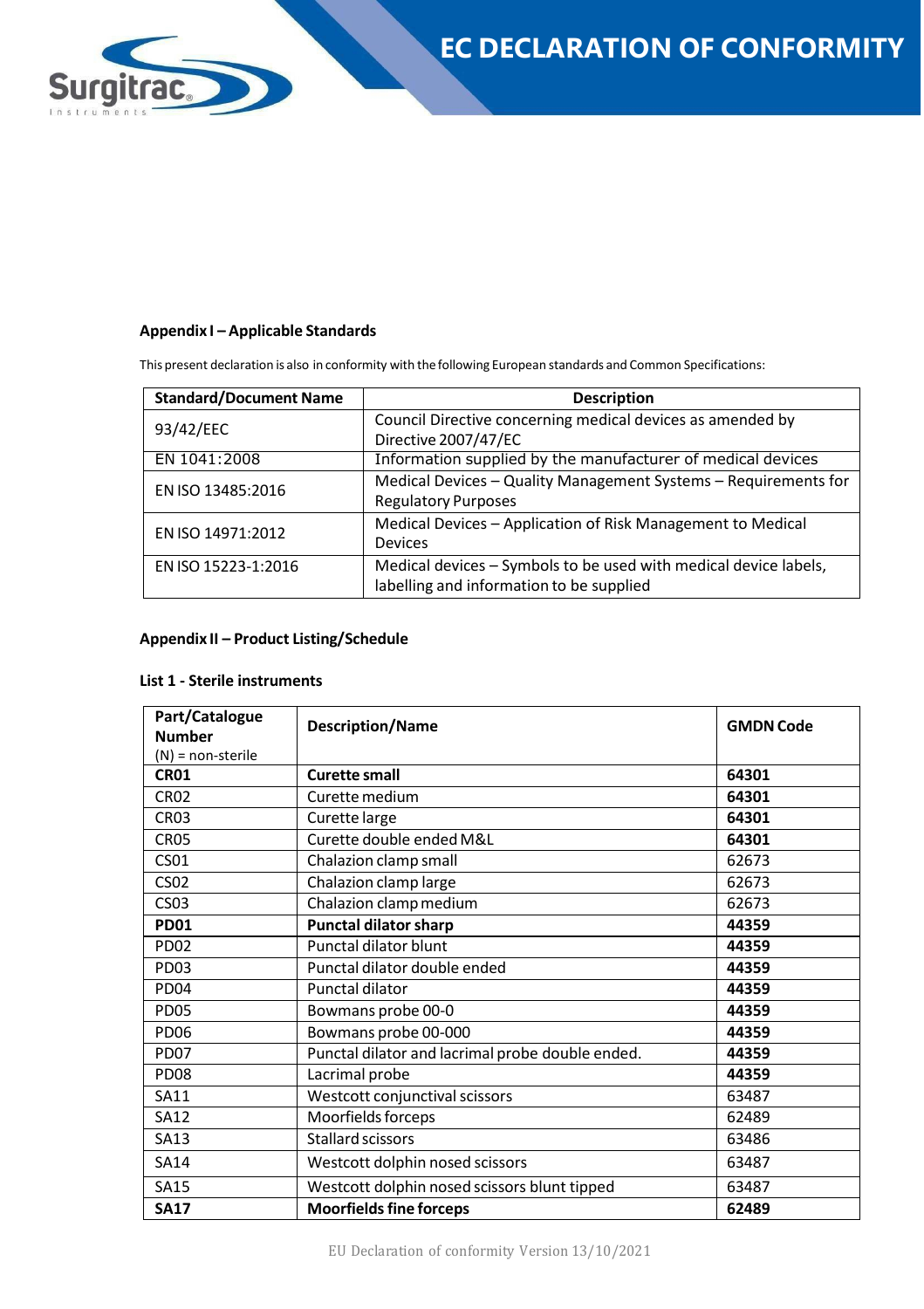# **EC DECLARATION OF CONFORMITY**

| <b>SC01</b>        | Broad gauge wire speculum<br>46959                    |       |  |  |
|--------------------|-------------------------------------------------------|-------|--|--|
| <b>SC03</b>        | Bangerter adult speculum<br>46959                     |       |  |  |
| SC <sub>04</sub>   | Bangerter paediatric speculum                         | 46959 |  |  |
| <b>SC05</b>        | Kratz solid bladed speculum                           | 46959 |  |  |
| SCO7               | Wide angled closed loop speculum<br>46959             |       |  |  |
| SC <sub>08</sub>   | Solid blade adjustable speculum<br>46959              |       |  |  |
| SC <sub>09</sub>   | Kratz Barraquer wire closed loop speculum             | 46959 |  |  |
| <b>SC10</b>        | Kratz paediatric 10mm closed loop speculum            | 46959 |  |  |
| <b>SC11</b>        | Kratz Barraquer open loop wire speculum               | 46959 |  |  |
| <b>SC12</b>        | Temporal speculum                                     | 46959 |  |  |
| <b>SC13</b>        | Kratz speculum open loop                              | 46959 |  |  |
| <b>SC14</b>        | Paediatric 6mm bladed speculum                        | 46959 |  |  |
| <b>SC15</b>        | Neonate 4mm bladed speculum                           | 46959 |  |  |
| <b>SC16</b>        | Pierce adjustable speculum                            | 46959 |  |  |
| <b>SC17</b>        | Solid bladed speculum.                                | 46959 |  |  |
| <b>SC19</b>        | Straight tying forceps 85mm                           | 62489 |  |  |
| <b>SC20</b>        | Colibri toothed forceps 85mm                          | 62489 |  |  |
| <b>SC21</b>        | Straight toothed forceps fine                         | 62489 |  |  |
| <b>SC22</b>        | Colibri toothed forceps 11cm                          | 62489 |  |  |
| <b>SC23</b>        | Scleral depressor bulbous end                         | 64317 |  |  |
| SC <sub>24</sub>   | Scleral depressor hammer shape                        | 64317 |  |  |
| <b>SC25</b>        | Scleral depressor double ended                        | 64317 |  |  |
| SC29               | Capsulorhexis forceps -2.4 curved tipped              | 62489 |  |  |
| SC <sub>29</sub> M | MICS Capsulorhexis forceps curved tipped              | 62489 |  |  |
| <b>SC30</b>        | Capsulorhexis forceps short handled                   | 62489 |  |  |
| SC31               | Capsulorhexis forceps straight tipped                 | 62489 |  |  |
| <b>SC32</b>        | Capsulorhexis forceps curved tipped                   | 62489 |  |  |
| <b>SC33</b>        | Capsulorhexis forceps x action                        | 62489 |  |  |
| SC33M              | MICS capsulorhexis forceps x action                   | 62489 |  |  |
| <b>SC34</b>        | Capsulorhexis forceps round bodied                    | 62489 |  |  |
| SC34M              | MICS Capsulorhexis forceps round bodied curved tipped | 62489 |  |  |
| <b>SC35</b>        | Swan neck forceps                                     | 62489 |  |  |
| SC36               | Utrata non-toothed capsulorhexis forceps              | 62489 |  |  |
| <b>SC38</b>        | Bonn forceps short handled 85mm                       | 62489 |  |  |
| <b>SC39</b>        | Chopper and dialler double ended                      | 59037 |  |  |
| SC41               | Y nucleus rotator                                     | 59037 |  |  |
| <b>SC42</b>        | Claw phaco chopper                                    | 59037 |  |  |
| <b>SC43</b>        | Phaco chopper                                         | 59037 |  |  |
| <b>SC44</b>        | Koch chopper                                          | 59037 |  |  |
| <b>SC45</b>        | Greens chopper                                        | 59037 |  |  |
| <b>SC46</b>        | Lens dialler                                          | 59037 |  |  |
| <b>SC47</b>        | Drysdale nucleus spatula                              | 59037 |  |  |
| <b>SC48</b>        | Mushroom nucleus manipulator                          | 59037 |  |  |
| <b>SC49</b>        | Straight notched forceps                              | 62489 |  |  |
| <b>SC50</b>        | <b>Curved notched forceps</b>                         | 62489 |  |  |
| SC51               | Lens folding forceps                                  | 62489 |  |  |
| SC52               | Intraocular lens implantation forceps                 | 62489 |  |  |

D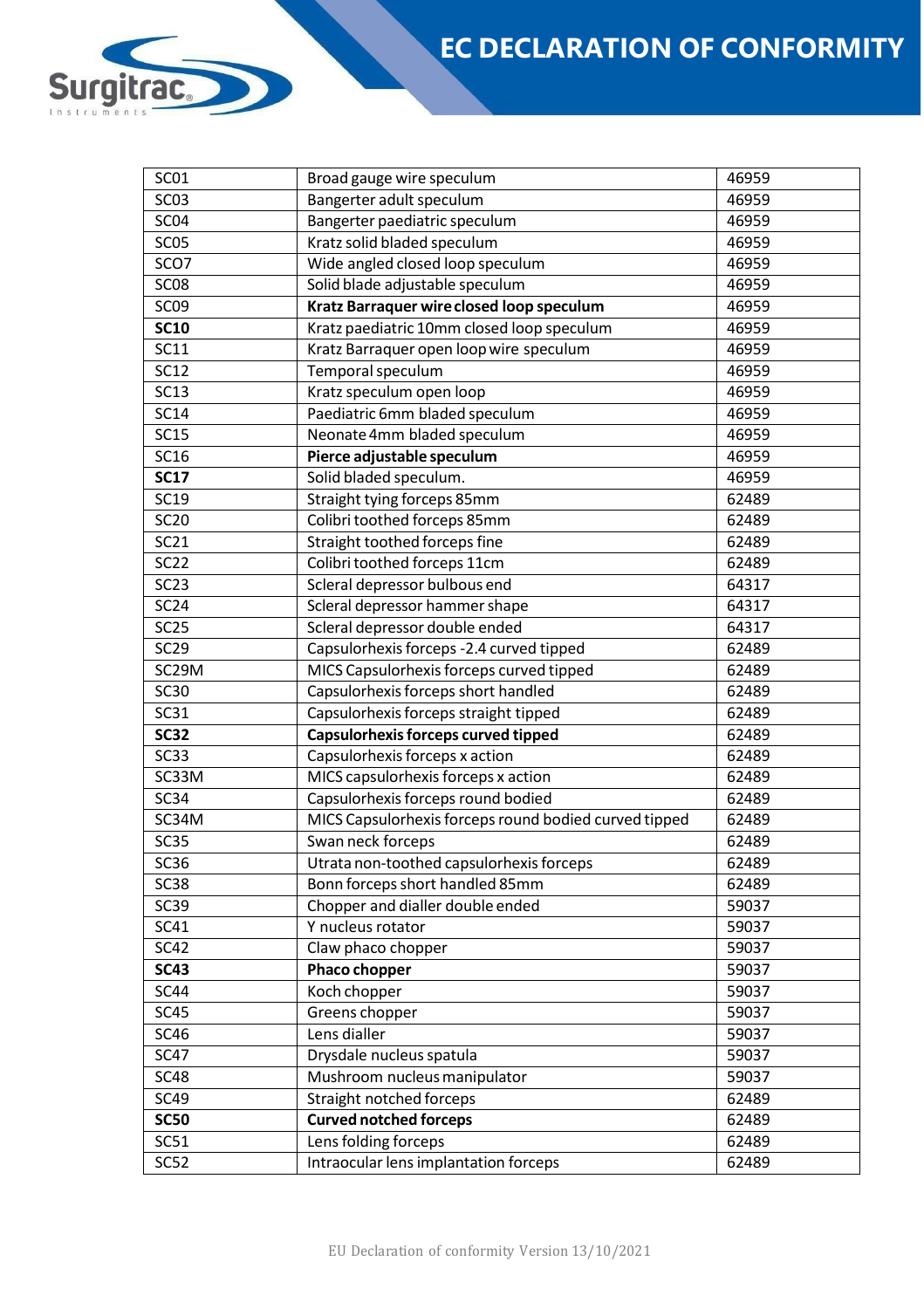

| <b>SC54</b>  | St Martins forceps 1 in 2 teeth.<br>62489             |       |  |  |
|--------------|-------------------------------------------------------|-------|--|--|
| <b>SC55</b>  | Hoskins forceps 85mm                                  | 62489 |  |  |
| <b>SC56</b>  | <b>Bishops forceps</b>                                | 62489 |  |  |
| <b>SC58</b>  | Epilation-cilia forceps                               | 62489 |  |  |
| <b>SC59</b>  | Adsons forceps 12.5cm                                 | 62489 |  |  |
| <b>SC60</b>  | Jewellers forceps                                     | 62489 |  |  |
| <b>SC61</b>  | Suture needle holder curved                           | 47568 |  |  |
| SC62         | Needle holder blunt with lock.                        | 47568 |  |  |
| <b>SC63</b>  | Iris repositor                                        | 59037 |  |  |
| <b>SC65</b>  | Mendez gauge                                          | 12442 |  |  |
| SC71         | St Tying forceps                                      | 62489 |  |  |
| <b>SC72</b>  | McPherson forceps                                     | 62489 |  |  |
| <b>SC73</b>  | McPherson tying forceps short handled 83mm            | 62489 |  |  |
| <b>SC74</b>  | Girard straight tying forceps                         | 62489 |  |  |
| <b>SC80</b>  | Ong scissors                                          | 63487 |  |  |
| <b>SC81</b>  | Vannas fine scissors                                  | 63487 |  |  |
| <b>SC82</b>  | Castroviejo corneal scissors (right)                  | 63487 |  |  |
| <b>SC83</b>  | Castroviejo corneal scissors (left)                   | 63487 |  |  |
| <b>SC85</b>  | Capsule polisher                                      | 59037 |  |  |
| <b>SC90</b>  | Jones chopper                                         | 59037 |  |  |
| <b>SC91</b>  | <b>Chavasse hook</b>                                  | 59037 |  |  |
| <b>SC95</b>  | Chopper and Kuglen horizontal double ended            | 59037 |  |  |
| <b>SC96</b>  | Iris scissors straight and pointed                    | 63487 |  |  |
| SC97         | Dennis cleaver                                        | 59037 |  |  |
| SC99         | Lindgren forceps                                      | 62480 |  |  |
| SC100        | Govan manipulator                                     | 59037 |  |  |
| SC101        | Pisacano Neuham manipulator                           | 59037 |  |  |
| <b>SC102</b> | Govan manipulator phaco chopper double ended<br>59037 |       |  |  |
| SC103        | Neonate paediatric speculum                           | 46959 |  |  |
| SC104        | Denis sclerectomy forceps                             | 62489 |  |  |
| SC105        | Troutman curved tying forceps                         | 62489 |  |  |
| SC106        | Le Buisson manipulator                                | 59037 |  |  |
| SC107        | Kratz Barraquer open loop wire speculum (blue)        | 46959 |  |  |
| <b>SC108</b> | Vannas scissors curved                                | 63487 |  |  |
| SC109        | Osher scissors                                        | 63487 |  |  |
| SC110        | Castroviejo scissors curved and blunt                 | 63487 |  |  |
| SC111        | Castroviejo scissors straight                         | 63487 |  |  |
| SC112        | Intra-ocular lens removal forceps                     | 62489 |  |  |
| SC113        | Adsons forceps fine and serrated.                     | 62489 |  |  |
| SC114        | Needle holder curved                                  | 47568 |  |  |
| <b>SC115</b> | Fine clawed forceps 2 into 1                          | 62489 |  |  |
| SC116        | Iris forceps                                          | 62489 |  |  |
| SC117        | Jayles forceps                                        | 62489 |  |  |
| <b>SC118</b> | Castroviejo needle holder with lock                   | 47568 |  |  |
| SC119        | Adsons forceps non-toothed                            | 62489 |  |  |
| SC120        | Curved suture removal forceps                         | 62489 |  |  |
|              |                                                       |       |  |  |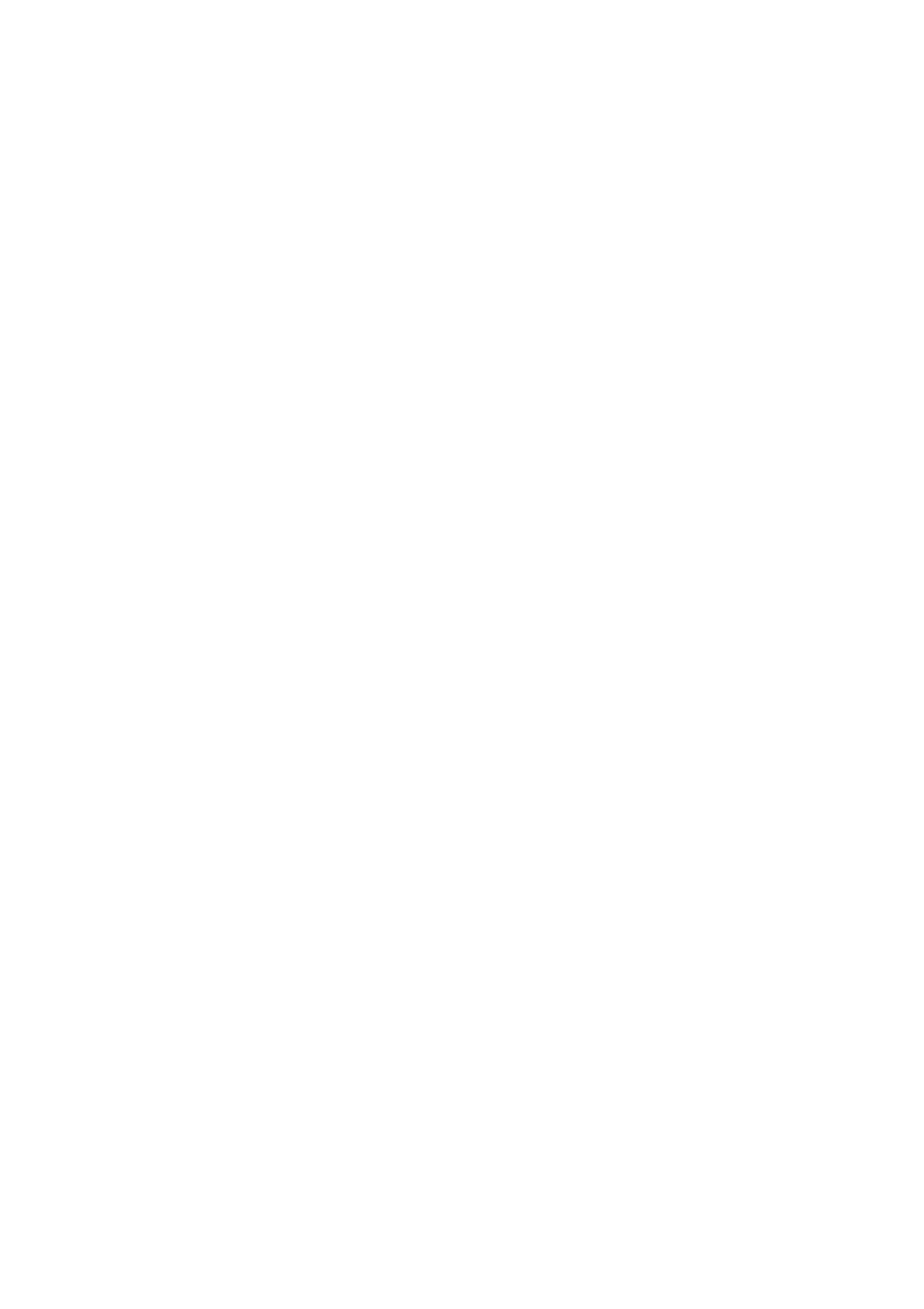

| Part/Catalogue<br><b>Number</b> | <b>Description/Name</b>                          | <b>GMDN Code</b> |  |
|---------------------------------|--------------------------------------------------|------------------|--|
| CR01N                           | <b>Curette small</b>                             | 64301            |  |
| CR <sub>02N</sub>               | Curette medium                                   | 64301            |  |
| CR03N                           | Curette large                                    | 64301            |  |
| CR05N                           | Curette double ended M&L                         | 64301            |  |
| <b>CS01N</b>                    | Chalazion clamp small                            | 62673            |  |
| CS02N                           | Chalazion clamp large                            | 62673            |  |
| CS03N                           | Chalazion clamp medium                           | 62673            |  |
| PD01N                           | <b>Punctal dilator sharp</b>                     | 44359            |  |
| PD02N                           | Punctal dilator blunt                            | 44359            |  |
| PD03N                           | Punctal dilator double ended                     | 44359            |  |
| PD04N                           | Punctal dilator                                  | 44359            |  |
| PD05N                           | Bowmans probe 00-0                               | 44359            |  |
| PD06N                           | Bowmans probe 00-000                             | 44359            |  |
| PD07N                           | Punctal dilator and lacrimal probe double ended. | 44359            |  |
| PD08N                           | Lacrimal probe                                   | 44359            |  |
| <b>SA11N</b>                    | Westcott conjunctival scissors                   | 63487            |  |
| <b>SA12N</b>                    | Moorfields forceps                               | 62489            |  |
| <b>SA13N</b>                    | Stallard scissors                                | 63486            |  |
| <b>SA14N</b>                    | Westcott dolphin nosed scissors                  | 63487            |  |
| <b>SA15N</b>                    | Westcott dolphin nosed scissors blunt tipped     | 63487            |  |
| <b>SA17N</b>                    | <b>Moorfields fine forceps</b>                   | 62489            |  |

**List 2 – Non-Sterile instruments** (bulk packed for packaging manufacturers)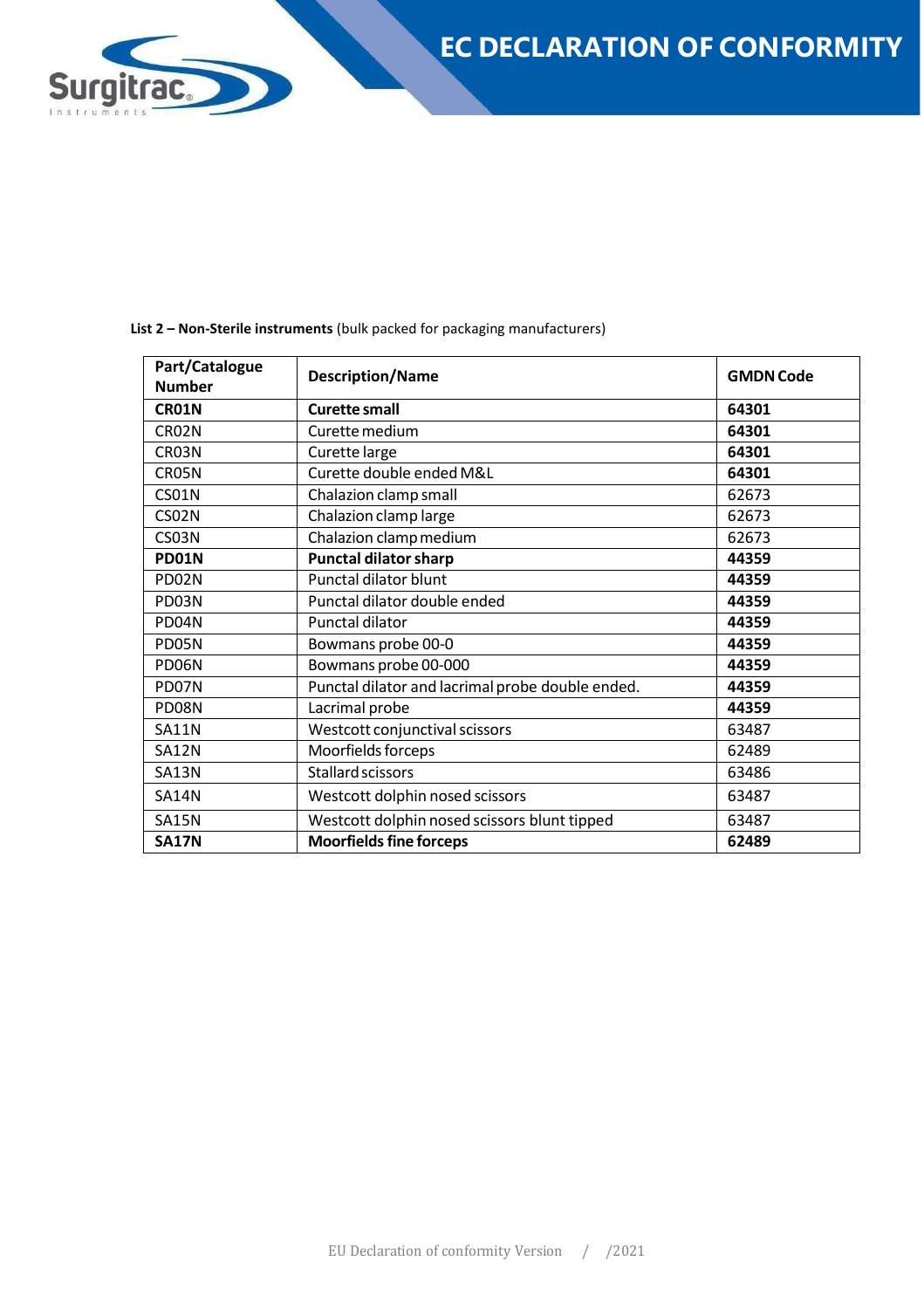# **EC DECLARATION OF CONFORMITY**

| SC01N              | Broad gauge wire speculum<br>46959                    |       |  |  |
|--------------------|-------------------------------------------------------|-------|--|--|
| SC03N              | Bangerter adult speculum<br>46959                     |       |  |  |
| SC04N              | Bangerter paediatric speculum                         | 46959 |  |  |
| SC05N              | Kratz solid bladed speculum                           | 46959 |  |  |
| SCO7N              | Wide angled closed loop speculum<br>46959             |       |  |  |
| SC08N              | Solid blade adjustable speculum<br>46959              |       |  |  |
| SC09N              | Kratz Barraquer wire closed loop speculum             | 46959 |  |  |
| <b>SC10N</b>       | Kratz paediatric 10mm closed loop speculum            | 46959 |  |  |
| <b>SC11N</b>       | Kratz Barraquer open loop wire speculum               | 46959 |  |  |
| <b>SC12N</b>       | Temporal speculum                                     | 46959 |  |  |
| SC13N              | Kratz speculum open loop                              | 46959 |  |  |
| <b>SC14N</b>       | Paediatric 6mm bladed speculum                        | 46959 |  |  |
| SC15N              | Neonate 4mm bladed speculum                           | 46959 |  |  |
| SC16N              | Pierce adjustable speculum                            | 46959 |  |  |
| <b>SC17N</b>       | Solid bladed speculum.                                | 46959 |  |  |
| <b>SC19N</b>       | Straight tying forceps 85mm                           | 62489 |  |  |
| SC <sub>2</sub> ON | Colibri toothed forceps 85mm                          | 62489 |  |  |
| SC21N              | Straight toothed forceps fine                         | 62489 |  |  |
| SC <sub>2</sub> 2N | Colibri toothed forceps 11cm                          | 62489 |  |  |
| SC <sub>23</sub> N | Scleral depressor bulbous end                         | 64317 |  |  |
| SC <sub>24</sub> N | Scleral depressor hammer shape                        | 64317 |  |  |
| SC25N              | Scleral depressor double ended                        | 64317 |  |  |
| SC <sub>29N</sub>  | Capsulorhexis forceps -2.4 curved tipped              | 62489 |  |  |
| SC29MN             | MICS Capsulorhexis forceps curved tipped              | 62489 |  |  |
| SC30N              | Capsulorhexis forceps short handled                   | 62489 |  |  |
| SC31N              | Capsulorhexis forceps straight tipped                 | 62489 |  |  |
| SC32N              | Capsulorhexis forceps curved tipped                   | 62489 |  |  |
| SC33N              | Capsulorhexis forceps x action                        | 62489 |  |  |
| SC33MN             | MICS capsulorhexis forceps x action                   | 62489 |  |  |
| SC34N              | Capsulorhexis forceps round bodied                    | 62489 |  |  |
| SC34MN             | MICS Capsulorhexis forceps round bodied curved tipped | 62489 |  |  |
| SC35N              | Swan neck forceps                                     | 62489 |  |  |
| SC36N              | Utrata non-toothed capsulorhexis forceps              | 62489 |  |  |
| SC38N              | Bonn forceps short handled 85mm                       | 62489 |  |  |
| SC39N              | Chopper and dialler double ended                      | 59037 |  |  |
| SC41N              | Y nucleus rotator                                     | 59037 |  |  |
| SC42N              | Claw phaco chopper                                    | 59037 |  |  |
| <b>SC43N</b>       | Phaco chopper                                         | 59037 |  |  |
| SC44N              | Koch chopper                                          | 59037 |  |  |
| SC45N              | Greens chopper                                        | 59037 |  |  |
| SC46N              | Lens dialler                                          | 59037 |  |  |
| SC47N              | Drysdale nucleus spatula                              | 59037 |  |  |
| SC48N              | Mushroom nucleus manipulator                          | 59037 |  |  |
| SC49N              | Straight notched forceps                              | 62489 |  |  |
| SC50N              | <b>Curved notched forceps</b>                         | 62489 |  |  |
| SC51N              | Lens folding forceps                                  | 62489 |  |  |
| SC52N              | Intraocular lens implantation forceps                 | 62489 |  |  |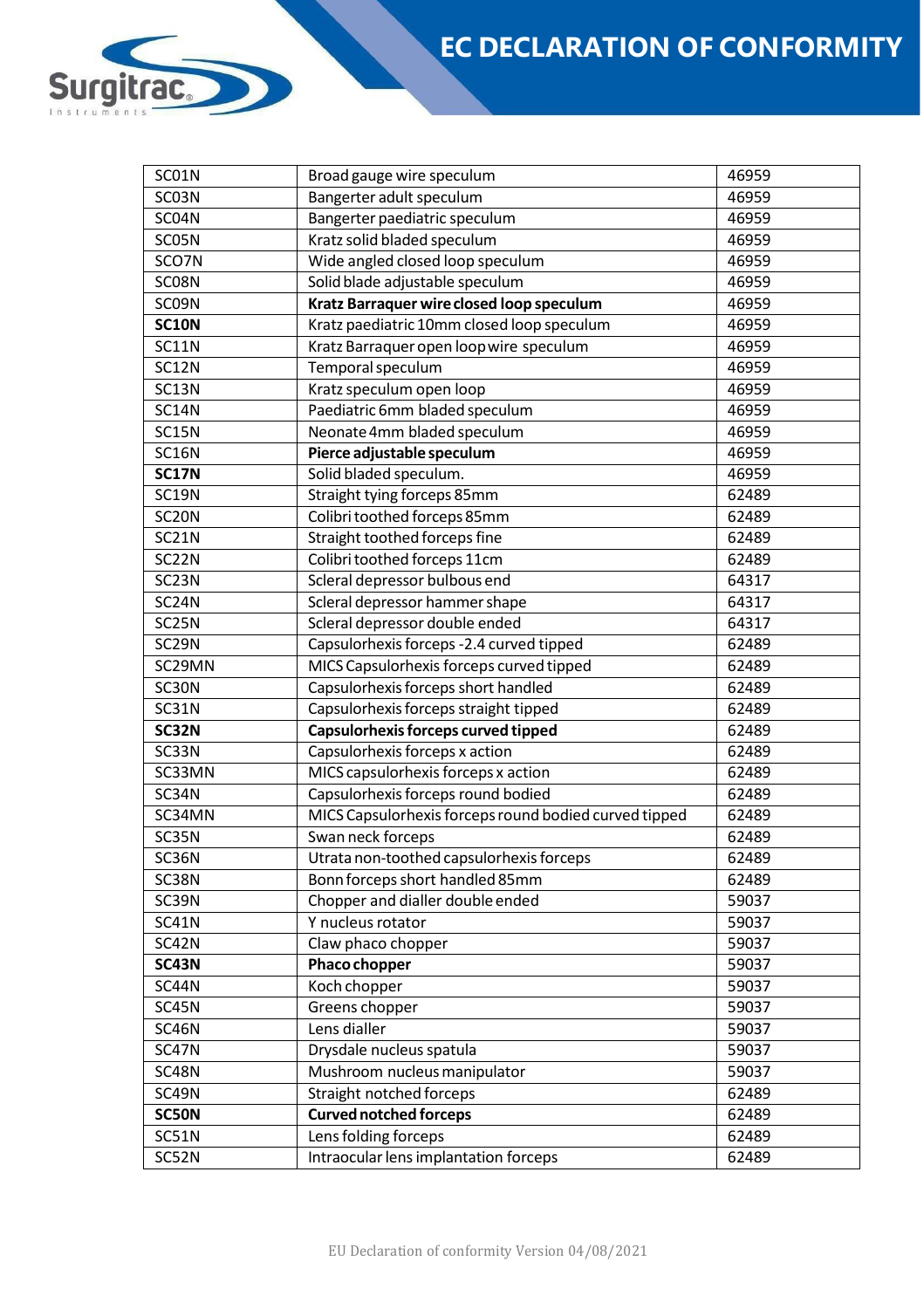

| SC53N         | Lens introducing forceps<br>62489              |       |  |
|---------------|------------------------------------------------|-------|--|
| SC54N         | St Martins forceps 1 in 2 teeth.               | 62489 |  |
| SC55N         | Hoskins forceps 85mm                           | 62489 |  |
| SC56N         | <b>Bishops forceps</b><br>62489                |       |  |
| SC58N         | Epilation-cilia forceps                        | 62489 |  |
| SC59N         | Adsons forceps 12.5cm                          | 62489 |  |
| SC60N         | Jewellers forceps                              | 62489 |  |
| <b>SC61N</b>  | Suture needle holder curved                    | 47568 |  |
| SC62N         | Needle holder blunt with lock.                 | 47568 |  |
| SC63N         | Iris repositor                                 | 59037 |  |
| SC65N         | Mendez gauge                                   | 12442 |  |
| <b>SC71N</b>  | St Tying forceps                               | 62489 |  |
| SC72N         | McPherson forceps                              | 62489 |  |
| SC73N         | McPherson tying forceps short handled 83mm     | 62489 |  |
| SC74N         | Girard straight tying forceps                  | 62489 |  |
| SC80N         | Ong scissors                                   | 63487 |  |
| <b>SC81N</b>  | Vannas fine scissors                           | 63487 |  |
| SC82N         | Castroviejo corneal scissors (right)           | 63487 |  |
| SC83N         | Castroviejo corneal scissors (left)            | 63487 |  |
| SC85N         | Capsule polisher                               | 59037 |  |
| SC90N         | Jones chopper                                  | 59037 |  |
| <b>SC91N</b>  | <b>Chavasse hook</b>                           | 59037 |  |
| SC95N         | Chopper and Kuglen horizontal double ended     | 59037 |  |
| SC96N         | Iris scissors straight and pointed             | 63487 |  |
| SC97N         | Dennis cleaver                                 | 59037 |  |
| SC99N         | Lindgren forceps                               | 62480 |  |
| <b>SC100N</b> | Govan manipulator                              | 59037 |  |
| <b>SC101N</b> | Pisacano Neuham manipulator<br>59037           |       |  |
| <b>SC102N</b> | Govan manipulator phacochopper double ended    | 59037 |  |
| <b>SC103N</b> | Neonate paediatric speculum                    | 46959 |  |
| <b>SC104N</b> | Denis sclerectomy forceps                      | 62489 |  |
| <b>SC105N</b> | Troutman curved tying forceps                  | 62489 |  |
| <b>SC106N</b> | Le Buisson manipulator                         | 59037 |  |
| <b>SC107N</b> | Kratz Barraquer open loop wire speculum (blue) | 46959 |  |
| <b>SC108N</b> | Vannas scissors curved                         | 63487 |  |
| <b>SC109N</b> | 63487<br>Osher scissors                        |       |  |
| <b>SC110N</b> | Castroviejo scissors curved and blunt          | 63487 |  |
| <b>SC111N</b> | Castroviejo scissors straight                  | 63487 |  |
| <b>SC112N</b> | Intra-ocular lens removal forceps              | 62489 |  |
| <b>SC113N</b> | Adsons forceps fine and serrated.              | 62489 |  |
| <b>SC114N</b> | Needle holder curved                           | 47568 |  |
| <b>SC115N</b> | Fine clawed forceps 2 into 1                   | 62489 |  |
| <b>SC116N</b> | Iris forceps                                   | 62489 |  |
| <b>SC117N</b> | Jayles forceps                                 | 62489 |  |
| <b>SC118N</b> | Castroviejo needle holder with lock            | 47568 |  |
| <b>SC119N</b> | Adsons forceps non-toothed<br>62489            |       |  |
| <b>SC120N</b> | Curved suture removal forceps                  | 62489 |  |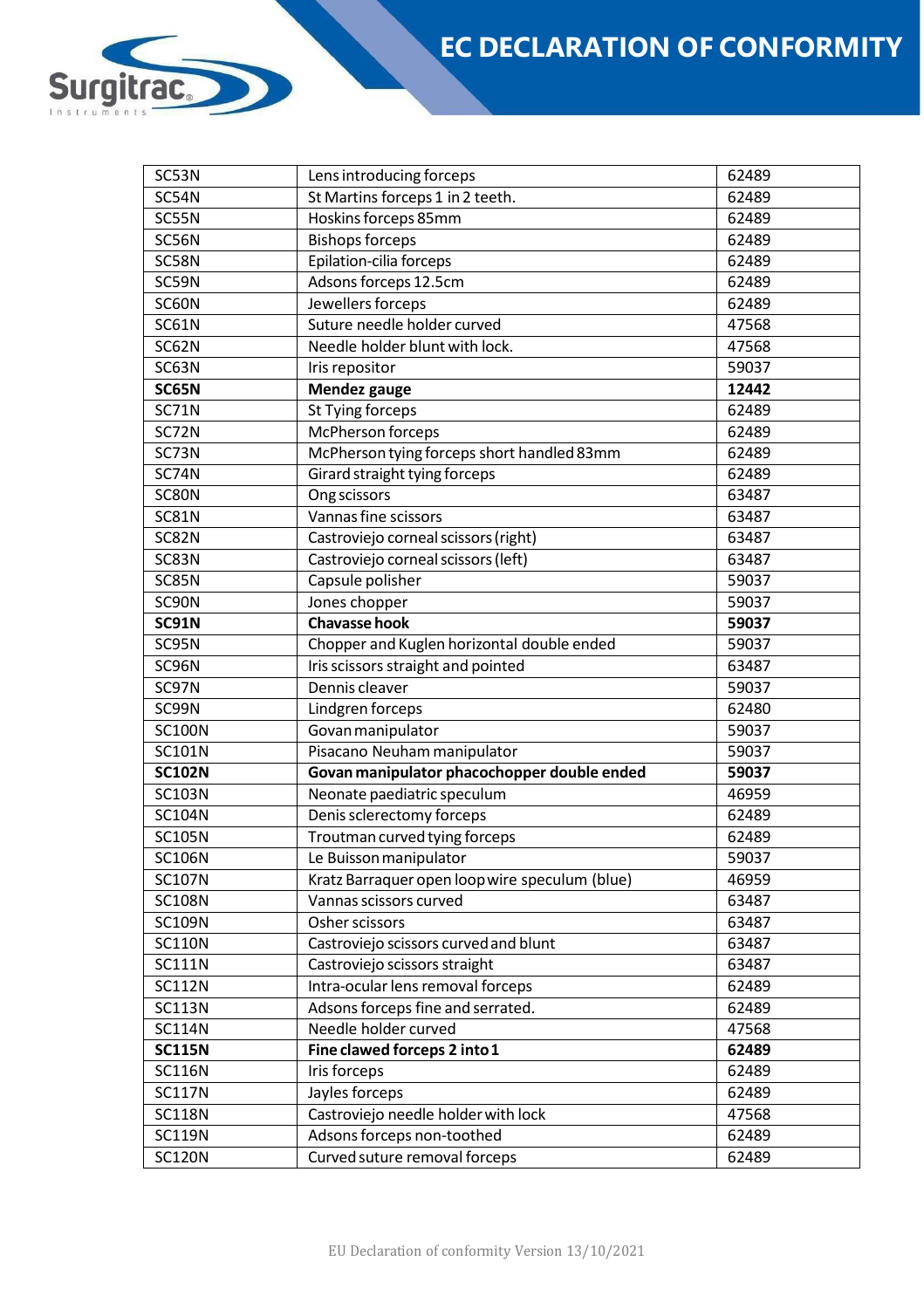| <b>SC121N</b>  | 46959<br>Lieberman speculum stainless steel                |       |  |  |
|----------------|------------------------------------------------------------|-------|--|--|
| <b>SC124N</b>  | Heavy gauge wire speculum<br>46959                         |       |  |  |
| <b>SC126N</b>  | Clarke speculum                                            | 46959 |  |  |
| <b>SC127N</b>  | <b>Epilation forceps</b>                                   | 62489 |  |  |
| <b>SC128N</b>  | Iris pointed forceps<br>62489                              |       |  |  |
| <b>SC129N</b>  | Bonn forceps 10.5cm<br>62489                               |       |  |  |
| <b>SC130N</b>  | Corneal marker capsulorhexis guide                         | 12442 |  |  |
| <b>SC132N</b>  | Kratz Barraquer closed loop wire speculum                  | 46959 |  |  |
| SC133MN        | MICS Capsulorhexis forceps straight tipped                 | 62489 |  |  |
| <b>SC134MN</b> | MICS Capsulorhexis forceps round bodied straight tipped    | 62489 |  |  |
| <b>SC135N</b>  | Bangerter speculum                                         | 46959 |  |  |
| <b>SC142N</b>  | Barraquer Needle holder                                    | 47568 |  |  |
| <b>SC143N</b>  | Koch phaco spatula                                         | 59037 |  |  |
| <b>SC144N</b>  | Sinskey hook govan manipulator double ended                | 59037 |  |  |
| <b>SC146N</b>  | Lester hook                                                | 59037 |  |  |
| <b>SC147N</b>  | Phaco chopper mushroom manipulator double ended            | 59037 |  |  |
| <b>SC148N</b>  | Nagahara cleaver                                           | 59037 |  |  |
| <b>SC150N</b>  | Wire speculum open loop                                    | 46959 |  |  |
| SCL05N         | Barraquer solid blade speculum long                        | 46959 |  |  |
| SCM01          | Capsulorhexis forceps MICS-2.2                             | 62489 |  |  |
| SG01N          | General scissors sharp pointed                             | 63487 |  |  |
| SG02N          | Mosquitos forceps 12.5cm                                   | 62489 |  |  |
| SG03N          | Trabeculectomy punch                                       | 62437 |  |  |
| SG04N          | Braunstein fixed calliper 1.8mm thick x 68mm long<br>57833 |       |  |  |
| SG04BN         | Braunstein fixed calliper 0.8mm thick x 68mm long          | 57833 |  |  |
| SG04CN         | Braunstein fixed calliper 1.9mm thick x 70mm long          | 57833 |  |  |
| SG04EN         | Braunstein fixed calliper 1.8mm thick x 70mm long          | 57833 |  |  |
| SG05N          | Castroviejo adjustable calliper                            | 35787 |  |  |
| SG06N          | General scissors blunt end                                 | 63487 |  |  |
| SG07N          | Strabismus scissors                                        | 63487 |  |  |
| SG08N          | Jaffe lid retractor 14mm blades                            | 46959 |  |  |
| SG09N          | Jaffe lid retractor 9mm blades                             | 46959 |  |  |
| <b>SG10N</b>   | Jameson strabismus hook 5mm                                | 59037 |  |  |
| <b>SG11N</b>   | Jameson strabismus hook 8mm                                | 59037 |  |  |
| <b>SG12N</b>   | Thornton fixation ring 13mm                                | 64287 |  |  |
| <b>SG13N</b>   | Thornton fixation ring 16mm<br>64287                       |       |  |  |
| <b>SG14N</b>   | General scissors long blunt end                            | 63487 |  |  |
| SG15N          | Kuglen hook                                                | 59037 |  |  |
| <b>SG17N</b>   | Eye lid plate<br>64302                                     |       |  |  |
| <b>SG18N</b>   | Muscle hook with hole                                      | 59037 |  |  |
| <b>SG19N</b>   | Scleral marker double ended<br>35787                       |       |  |  |
| SG20N          | Desmarres retractor 18mm wide                              | 59037 |  |  |
| SG22N          | Mosquito forceps curved                                    | 62489 |  |  |
| SG23N          | Stevens scissors curved                                    | 63487 |  |  |
| SG26N          | Helevestonmuscle hook small<br>59037                       |       |  |  |
| SG27N          | Helevestonmuscle hook large<br>59037                       |       |  |  |
| <b>SG28N</b>   | Gilles hook small<br>59037                                 |       |  |  |

D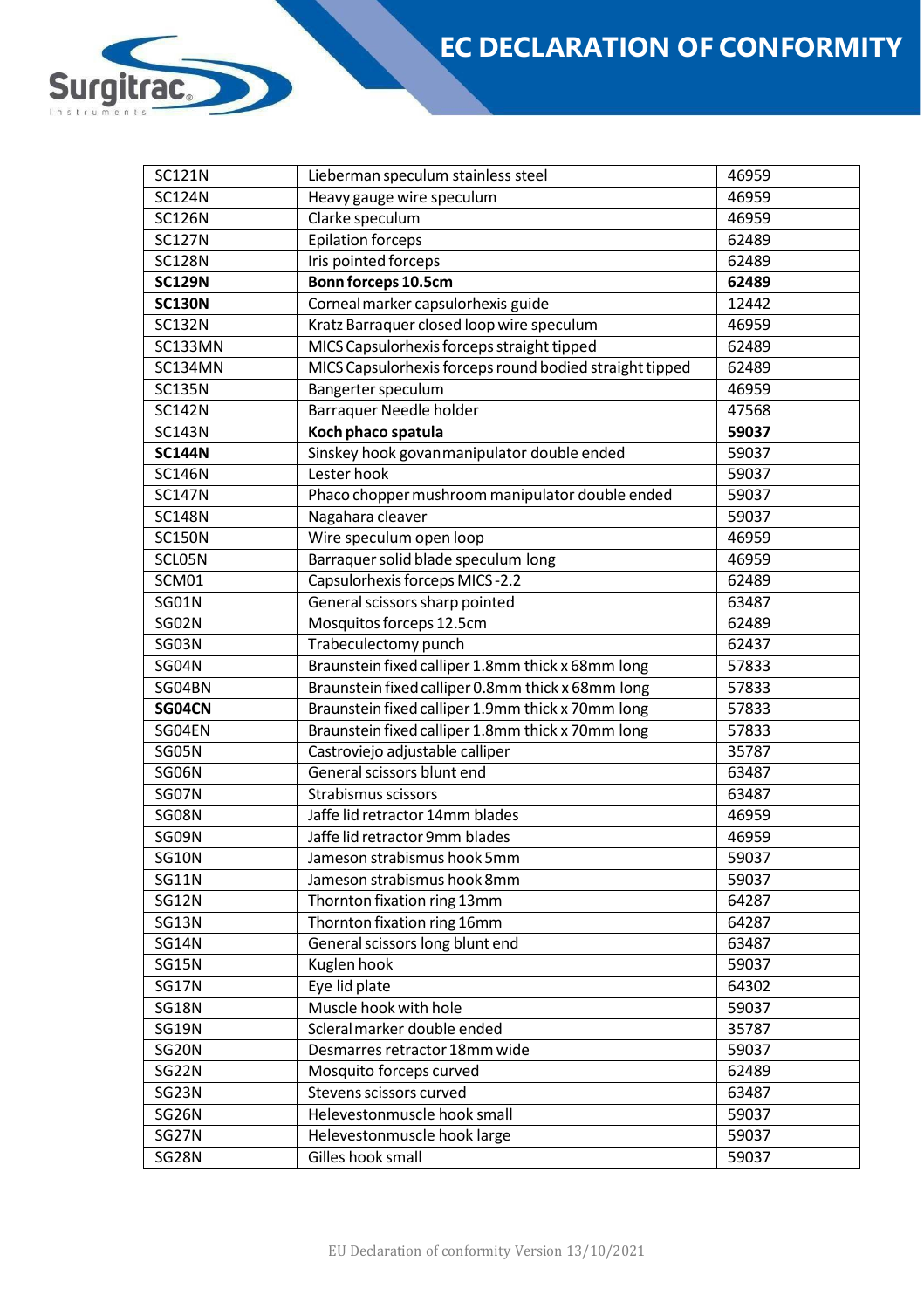| SG30N         | Metzenbaum curved pointed scissors                      | 63487 |  |  |
|---------------|---------------------------------------------------------|-------|--|--|
| <b>SG31N</b>  | Stevens tenotomy scissors pointed                       | 63487 |  |  |
| SG32N         | Ball tip muscle hook<br>59037                           |       |  |  |
| SG33N         | Halstead mosquito straight forceps<br>62489             |       |  |  |
| SG34N         | <b>Enucleation scissors</b><br>63487                    |       |  |  |
| SG35N         | Dressing scissors curved round ends<br>63487            |       |  |  |
| SG37N         | Guthrie hook<br>59037                                   |       |  |  |
| SG38N         | Kelly forceps                                           | 62489 |  |  |
| SG92N         | Bull dog clip-small                                     | 62480 |  |  |
| SG93N         | Heleveston ruler                                        | 57833 |  |  |
| SR01N         | Lenticule extraction forceps                            | 62489 |  |  |
| SR02N         | Lasik femto separator and elevator double ended         | 59037 |  |  |
| SR03N         | Sinskey and reverse sinskey hook                        | 59037 |  |  |
| SR04N         | Corneal ring pusher                                     | 59037 |  |  |
| SR05N         | Corneal ring pocketing hook                             | 59037 |  |  |
| SR06N         | Corneal ring pocket spreader                            | 59037 |  |  |
| SR07N         | <b>Corneal ring forceps Keraring</b>                    | 62489 |  |  |
| SR08N         | <b>Corneal ring forceps INTACS</b>                      | 62489 |  |  |
| <b>SR10N</b>  | Bladed adjustable speculum                              | 46959 |  |  |
| <b>SR11N</b>  | Kratz screw adjustable open loop speculum               | 46959 |  |  |
| <b>SR12N</b>  | Neoris pocketing spatula double ended                   | 59037 |  |  |
| <b>SR14N</b>  | Lasik flap lifting forceps                              | 62489 |  |  |
| <b>SR21N</b>  | Lasik corneal marker                                    | 12442 |  |  |
| <b>SR31N</b>  | Lasik flap elevator                                     | 59037 |  |  |
| SR32N         | Universal flap lifter                                   | 59037 |  |  |
| SR34N         | Intra-lasik flap separator                              | 59037 |  |  |
| SR40N         | CK Lasik marker (target centre)                         | 12442 |  |  |
| <b>SR41N</b>  | Alcohol well 9mm                                        | 64316 |  |  |
| SR42N         | Alcohol well 8mm                                        | 64316 |  |  |
| SR43N         | Alcohol well 7mm                                        | 64316 |  |  |
| <b>SR51N</b>  | Epi peeler                                              | 59037 |  |  |
| SR60N         | Epi peeler D shaped                                     | 59037 |  |  |
| <b>SR61N</b>  | Epi peeler rectangle shape                              | 59037 |  |  |
| SR70N         | Reinstein Lenticule separator                           | 59037 |  |  |
| <b>SR71N</b>  | Lasik flap forceps                                      | 62489 |  |  |
| SR72N         | Corneal marker 8 lines                                  | 12442 |  |  |
| <b>SR91N</b>  | <b>Implantation Forceps</b>                             | 62489 |  |  |
| <b>SR100N</b> | Corneal epithelium spatula round                        | 59037 |  |  |
| SR101N        | S Marker                                                | 62489 |  |  |
| SR102N        | Kocaba DMEK forceps                                     | 62489 |  |  |
| SR103N        | Lasik flap separator and elevator straight double ended | 59037 |  |  |
| SR104N        | Reinstein Lenticule separator elevator double ended     | 59037 |  |  |
| SR105N        | 17mm Trephine                                           | 46251 |  |  |
| <b>SR106N</b> | 18mm Trephine                                           | 46251 |  |  |
| SR107N        | 19mm Trephine                                           | 46251 |  |  |
| <b>SR108N</b> |                                                         |       |  |  |
|               | Paton spatula and spoon double ended<br>59037           |       |  |  |
| SR109N        | Bernheim hook DSAEK.<br>59037                           |       |  |  |
| <b>SR110N</b> | 16MM Trephine                                           | 46251 |  |  |

D